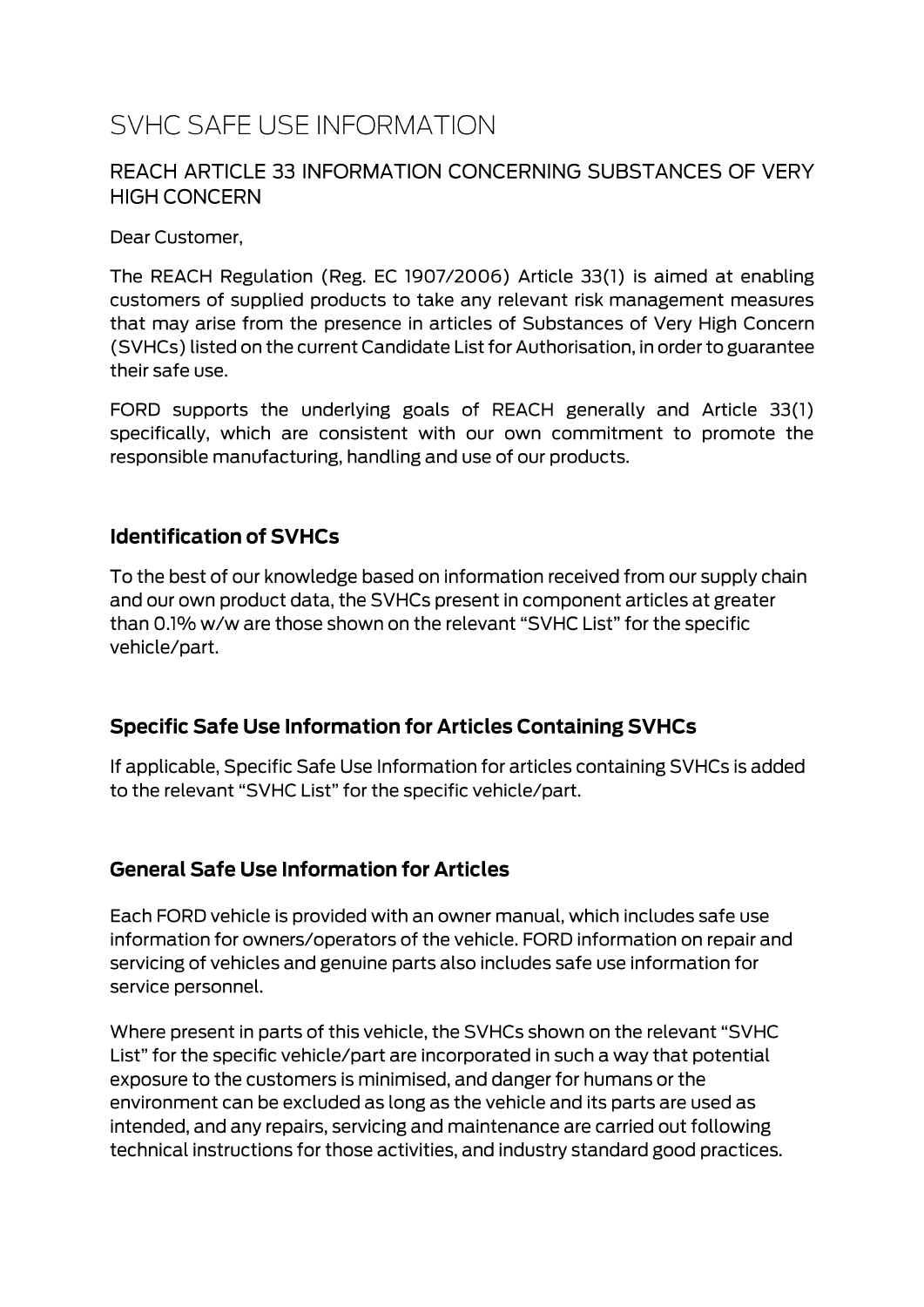An end-of-life vehicle may only be disposed of legally in the European Union at an Authorised Treatment Facility (ATF). Vehicle parts should be disposed in accordance with locally applicable laws and local authority guidance.

# Model: FORD TRANSIT CONNECT / TOURNEO **CONNECT**

### SVHC List based on ECHA Candidate list as of July 1st 2017

### **Specific Safe Use Information for Articles Containing SVHCs**

No specific safe use information is required - follow General Safe Use Information for Articles.

| Commodity                                                 | <b>REACH SVHC</b>                                                                  |
|-----------------------------------------------------------|------------------------------------------------------------------------------------|
| <b>A/C Compressor</b>                                     | 4,4'-Isopropylidenediphenol [80-05-7]                                              |
|                                                           | Diboron-trioxide [1303-86-2]                                                       |
|                                                           | Lead [7439-92-1]                                                                   |
|                                                           | Lead-monoxide [1317-36-8]                                                          |
| A/C Lines, Receiver Drier<br>and Accumulator              | Lead [7439-92-1]                                                                   |
| <b>ABS/ESC Module</b>                                     | Lead [7439-92-1]                                                                   |
| <b>Accessories</b>                                        | 1,2-Dimethoxyethane [110-71-4]                                                     |
|                                                           | C,C'-azodi(formamide) [123-77-3]                                                   |
|                                                           | Lead [7439-92-1]                                                                   |
| <b>Active Grille Shutter</b>                              | Lead [7439-92-1]                                                                   |
| <b>Adaptive Cruise Control</b>                            | Lead [7439-92-1]                                                                   |
| <b>AIS - Air Cleaner and Low</b><br><b>Pressure Ducts</b> | Lead [7439-92-1]                                                                   |
|                                                           | Lead(II,IV)-oxide [1314-41-6]                                                      |
|                                                           | Lead-monoxide [1317-36-8]                                                          |
| <b>AIS - High Pressure Ducts</b>                          | Lead [7439-92-1]                                                                   |
| <b>Alternator</b>                                         | Lead [7439-92-1]                                                                   |
| Antenna                                                   | Diboron-trioxide [1303-86-2]                                                       |
|                                                           | Lead [7439-92-1]                                                                   |
| Appliques (Pillar, Decklid,<br>Roof)                      | C,C'-azodi(formamide) [123-77-3]                                                   |
|                                                           | Glycols, polyethylene, mono((1,1,3,3-tetramethylbutyl)phenyl)<br>ether [9036-19-5] |
|                                                           | Lead [7439-92-1]                                                                   |
|                                                           | Nonoxinol [9016-45-9]                                                              |
| <b>Audio and Navigation Head</b><br><b>Units</b>          | Diboron-trioxide [1303-86-2]                                                       |
|                                                           | Lead [7439-92-1]                                                                   |
|                                                           | Lead-monoxide [1317-36-8]                                                          |
|                                                           | Lead-titanium-trioxide [12060-00-3]                                                |
| <b>Battery</b>                                            | Lead [7439-92-1]                                                                   |
| <b>Body Structure - Dash and</b><br>Cowl                  | C,C'-azodi(formamide) [123-77-3]                                                   |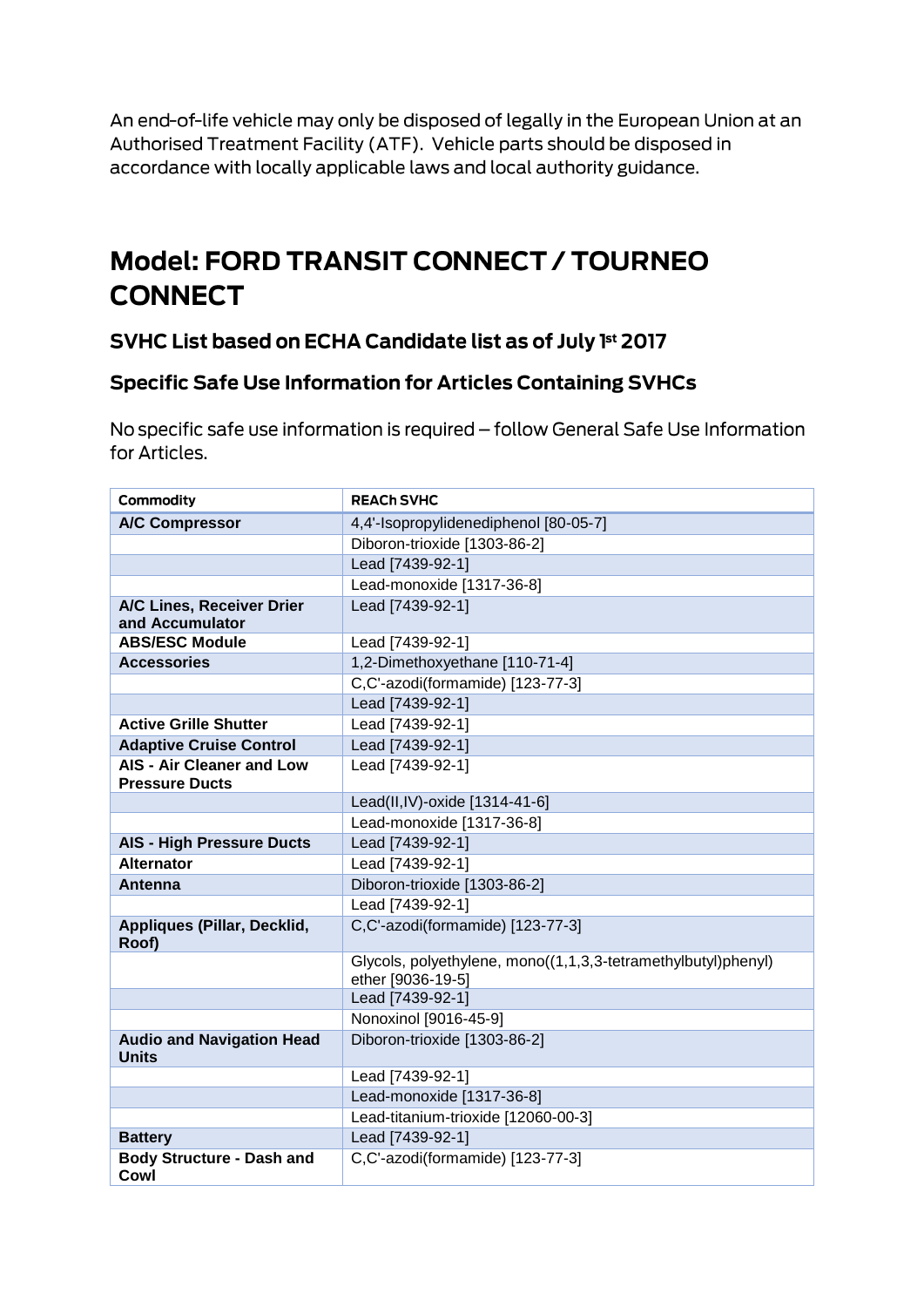| <b>Body Structure -</b><br><b>Decklid/Liftgate (incl</b><br>Hinge/Supt) | Nonoxinol [9016-45-9]                                             |
|-------------------------------------------------------------------------|-------------------------------------------------------------------|
| Body Structure - Floor Pan -<br><b>Front Floor and Side Sill</b>        | Diboron-trioxide [1303-86-2]                                      |
|                                                                         | Lead [7439-92-1]                                                  |
|                                                                         | Refractory ceramic fibres [142844-00-6]                           |
| <b>Body Structure - Floor Pan -</b>                                     | Lead [7439-92-1]                                                  |
| <b>Rear Floor</b>                                                       |                                                                   |
| <b>Body Structure - Package</b><br><b>Tray</b>                          | Lead [7439-92-1]                                                  |
| Bodyside, Wheel Arch,<br><b>Rocker Moldings</b>                         | Nonoxinol [9016-45-9]                                             |
| <b>Brake - Parking</b>                                                  | 2,4-Di-tert-butyl-6-(5-chlorobenzotriazol-2-yl)phenol [3864-99-1] |
| <b>Brake Actuation</b>                                                  | C,C'-azodi(formamide) [123-77-3]                                  |
|                                                                         | Lead [7439-92-1]                                                  |
|                                                                         | Lead-monoxide [1317-36-8]                                         |
| <b>Brake Tubes and Hoses</b>                                            | Lead [7439-92-1]                                                  |
| <b>Brakes - Caliper &amp; Anchor</b><br><b>Brkt Assy (Front, Rear)</b>  | Lead [7439-92-1]                                                  |
| <b>Charge Air Cooler</b>                                                | 1-Methyl-2-pyrrolidone [872-50-4]                                 |
|                                                                         | Lead [7439-92-1]                                                  |
| <b>Clutch / DMF (Dual Mass)</b><br>Flywheel)                            | Lead [7439-92-1]                                                  |
| <b>Combined Sensing Module</b>                                          | Lead [7439-92-1]                                                  |
| <b>Control Arm and Bushing</b><br><b>Assembly</b>                       | Imidazolidine-2-thione [96-45-7]                                  |
|                                                                         | Lead [7439-92-1]                                                  |
| <b>Cooling Fans</b>                                                     | 4,4'-Isopropylidenediphenol [80-05-7]                             |
|                                                                         | Lead [7439-92-1]                                                  |
| <b>Cooling Hoses &amp; Bottles</b>                                      | Lead [7439-92-1]                                                  |
| <b>EDS Wiring Assembly &amp;</b><br><b>Components</b>                   | 2-(2H-Benzotriazol-2-yl)-4,6-ditertpentylphenol [25973-55-1]      |
|                                                                         | Boric acid [10043-35-3]                                           |
|                                                                         | Hexahydromethylphthalic-anhydride [25550-51-0]                    |
|                                                                         | Lead [7439-92-1]                                                  |
|                                                                         | Lead-monoxide [1317-36-8]                                         |
|                                                                         | Nonoxinol [9016-45-9]                                             |
| <b>EGR System (Gas/Diesel)</b><br><b>Electro/Mechanical Devices</b>     | Lead [7439-92-1]                                                  |
| <b>Electro/Mechanical Devices -</b>                                     | Lead [7439-92-1]<br>Lead [7439-92-1]                              |
| <b>Security</b>                                                         |                                                                   |
|                                                                         | Lead(II,IV)-oxide [1314-41-6]                                     |
| <b>Electronic Control Panel and</b><br><b>CCH</b>                       | Lead [7439-92-1]                                                  |
| <b>Electronic Modules -</b><br><b>Displays</b>                          | 2-(2H-Benzotriazol-2-yl)-4,6-ditertpentylphenol [25973-55-1]      |
|                                                                         | Lead [7439-92-1]                                                  |
|                                                                         | Lead-monoxide [1317-36-8]                                         |
| <b>Electronic Modules - SYNC</b>                                        | Diboron-trioxide [1303-86-2]                                      |
|                                                                         | Lead [7439-92-1]                                                  |
|                                                                         | Lead-monoxide [1317-36-8]                                         |
|                                                                         | Lead-titanium-trioxide [12060-00-3]                               |
| <b>Engine Covers and Badges</b>                                         | Lead [7439-92-1]                                                  |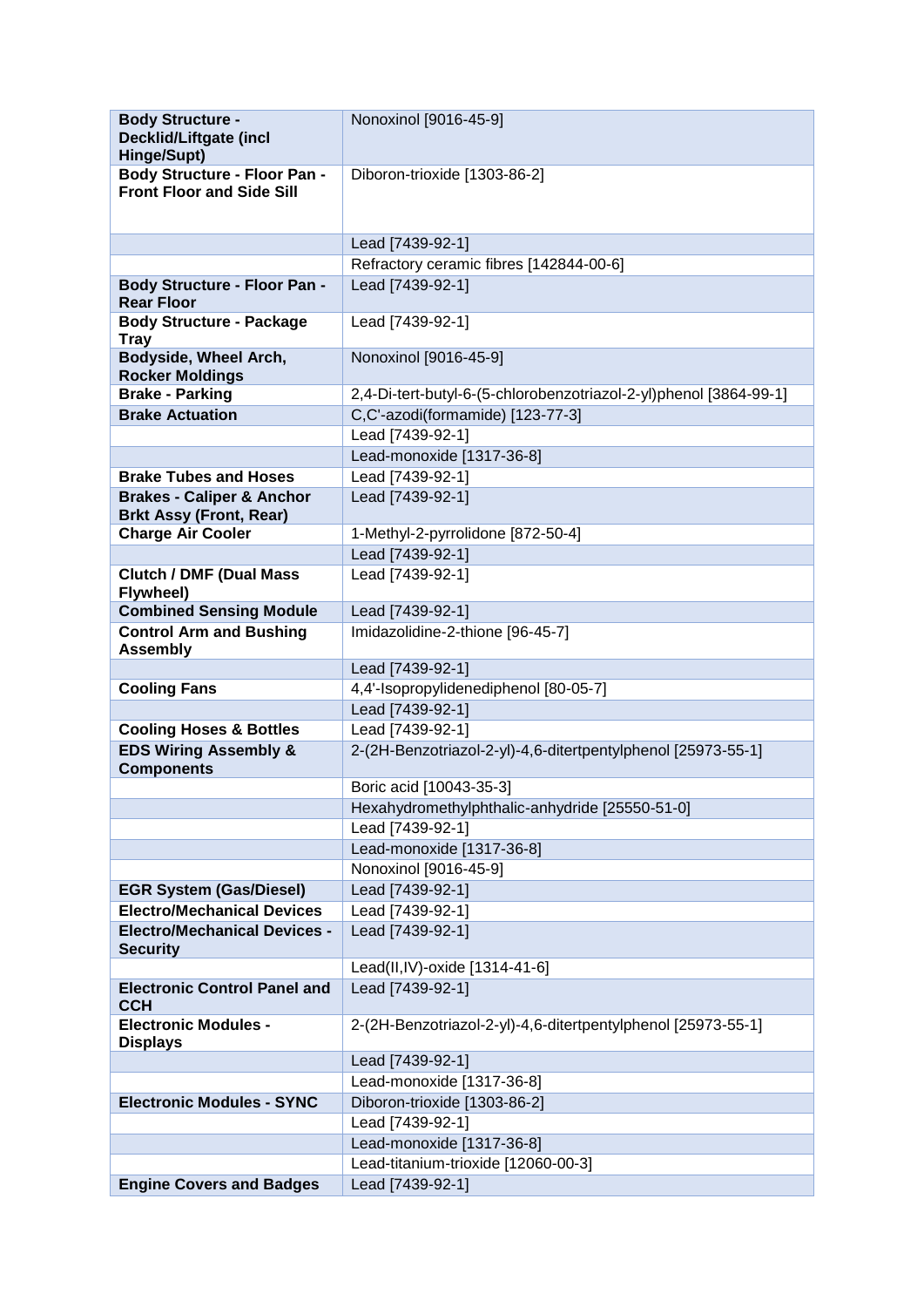| <b>Engine Sealing (Including</b>                              | Lead [7439-92-1]                                                  |
|---------------------------------------------------------------|-------------------------------------------------------------------|
| head gaskets)                                                 |                                                                   |
| <b>Evaporator and Blower</b><br><b>Assemby (HVAC Module)</b>  | 2,4-Di-tert-butyl-6-(5-chlorobenzotriazol-2-yl)phenol [3864-99-1] |
|                                                               | 4,4'-Isopropylidenediphenol [80-05-7]                             |
|                                                               | C,C'-azodi(formamide) [123-77-3]                                  |
|                                                               | Imidazolidine-2-thione [96-45-7]                                  |
|                                                               | Lead [7439-92-1]                                                  |
|                                                               | Lead-monoxide [1317-36-8]                                         |
|                                                               | Lead-titanium-trioxide [12060-00-3]                               |
| <b>Exhaust Manifolds</b>                                      | Lead [7439-92-1]                                                  |
| <b>Exterior Cargo Mgmt</b>                                    | Lead [7439-92-1]                                                  |
| <b>FEAD</b>                                                   | Lead [7439-92-1]                                                  |
| <b>Fixed Glass</b>                                            | Lead [7439-92-1]                                                  |
| <b>Fixed Glass Roof</b>                                       | Lead [7439-92-1]                                                  |
| <b>Fuel Injection</b>                                         | Imidazolidine-2-thione [96-45-7]                                  |
|                                                               | Lead [7439-92-1]                                                  |
|                                                               | Lead-monoxide [1317-36-8]                                         |
| <b>Fuel Lines</b>                                             | 2,4-Di-tert-butyl-6-(5-chlorobenzotriazol-2-yl)phenol [3864-99-1] |
|                                                               | Lead [7439-92-1]                                                  |
| <b>Fuel Tanks</b>                                             | Decamethylcyclopentasiloxane [541-02-6]                           |
|                                                               | Lead [7439-92-1]                                                  |
| <b>GOR and Radiator Support</b>                               | Lead [7439-92-1]                                                  |
| <b>Half Shaft(s)</b>                                          | Sodium borate, decahydrate [1303-96-4]                            |
| <b>Headlamp / Side Marker</b>                                 | Diboron-trioxide [1303-86-2]                                      |
|                                                               | Glycols, polyethylene, mono((1,1,3,3-tetramethylbutyl)phenyl)     |
|                                                               | ether [9036-19-5]                                                 |
|                                                               | Lead [7439-92-1]                                                  |
|                                                               | Lead-monoxide [1317-36-8]                                         |
| <b>Headliner / Sunvisor</b>                                   | Lead [7439-92-1]                                                  |
| <b>Interior Lighting</b>                                      | Lead [7439-92-1]                                                  |
|                                                               | Lead titanium zirconium oxide [12626-81-2]                        |
| <b>IP Finish Panels/Registers</b>                             | 2,4-Di-tert-butyl-6-(5-chlorobenzotriazol-2-yl)phenol [3864-99-1] |
| Knuckle (Front, Rear)                                         | Lead [7439-92-1]                                                  |
| Latches - Hood, Decklid and<br><b>Liftgate Latches</b>        | Imidazolidine-2-thione [96-45-7]                                  |
|                                                               | Lead [7439-92-1]                                                  |
|                                                               | Nonoxinol [9016-45-9]                                             |
| <b>Latches - Side Door/Latch</b><br><b>Mini Module</b>        | Lead [7439-92-1]                                                  |
|                                                               | Nonoxinol [9016-45-9]                                             |
| <b>Locks</b>                                                  | Lead [7439-92-1]                                                  |
|                                                               | Lead-monoxide [1317-36-8]                                         |
| <b>Luggage and Interior Cargo</b><br><b>Management/Covers</b> | Imidazolidine-2-thione [96-45-7]                                  |
| <b>Mirrors</b>                                                | C,C'-azodi(formamide) [123-77-3]                                  |
|                                                               | Lead [7439-92-1]                                                  |
| <b>Paint</b>                                                  | Nonoxinol [9016-45-9]                                             |
| <b>Park Assist</b>                                            | Lead [7439-92-1]                                                  |
| <b>PATS Transceiver</b>                                       | Diboron-trioxide [1303-86-2]                                      |
|                                                               | Lead [7439-92-1]                                                  |
|                                                               | Lead titanium zirconium oxide [12626-81-2]                        |
|                                                               | Lead-monoxide [1317-36-8]                                         |
| <b>PCV System</b>                                             | Imidazolidine-2-thione [96-45-7]                                  |
|                                                               | Lead-titanium-trioxide [12060-00-3]                               |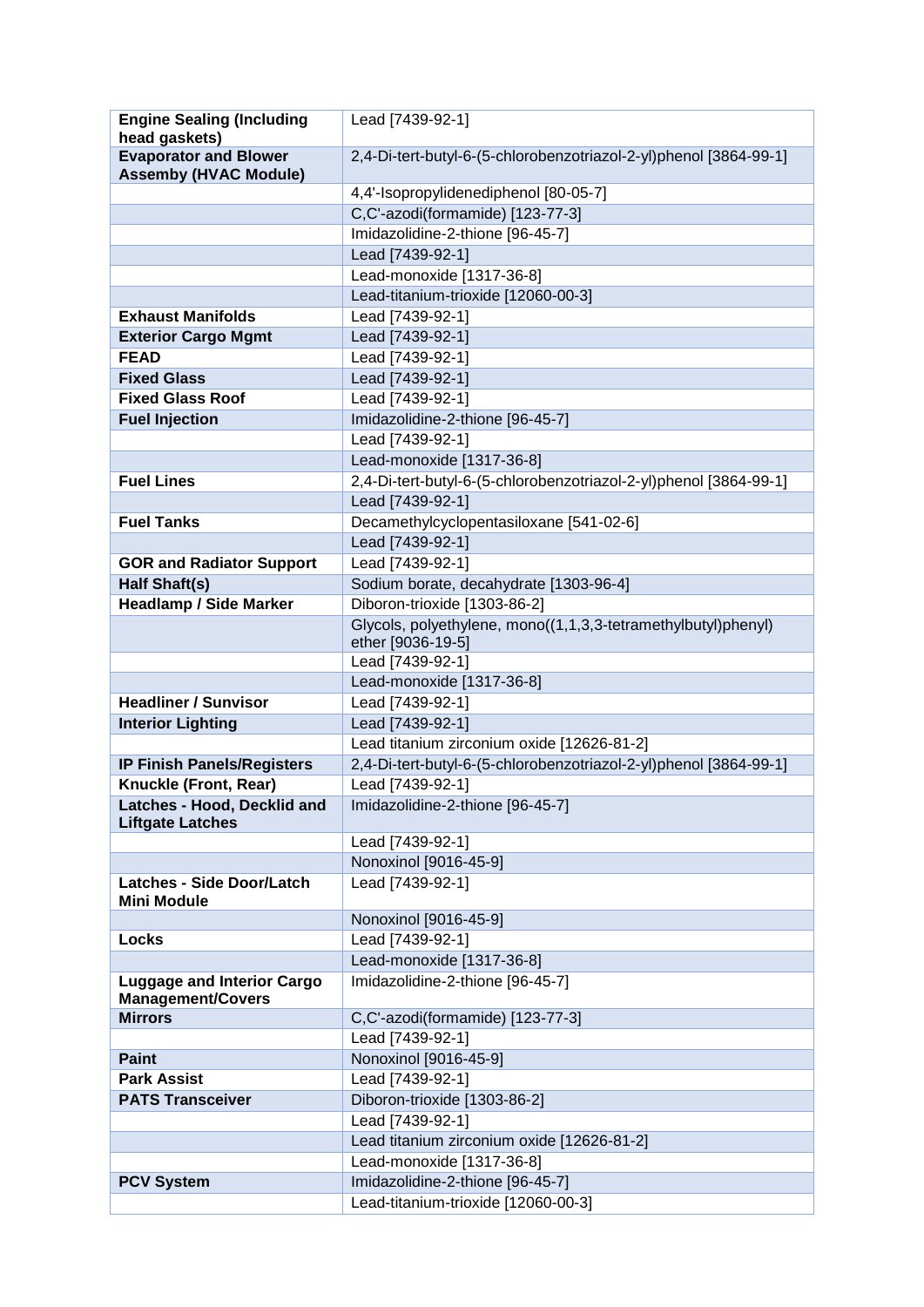| <b>Pedal Box</b>                                 | Lead [7439-92-1]                                                                      |
|--------------------------------------------------|---------------------------------------------------------------------------------------|
| <b>Powertrain Control Module</b>                 | 4,4'-Isopropylidenediphenol [80-05-7]                                                 |
| (PCM/EEC/ ECM)                                   |                                                                                       |
|                                                  | Lead [7439-92-1]                                                                      |
|                                                  | Lead-monoxide [1317-36-8]                                                             |
| <b>PT Mounts</b>                                 | Lead [7439-92-1]                                                                      |
| <b>PT Sensors</b>                                | Diboron-trioxide [1303-86-2]                                                          |
|                                                  | Lead [7439-92-1]                                                                      |
|                                                  | Lead-monoxide [1317-36-8]                                                             |
| <b>Rain and Daylight Sensor</b>                  | 1,3,5-Tris(oxiranylmethyl)-1,3,5-triazine-2,4,6(1H,3H,5H)-trione<br>$[2451 - 62 - 9]$ |
| <b>Sealing - Door Dynamic</b>                    | Glycols, polyethylene, mono((1,1,3,3-tetramethylbutyl)phenyl)                         |
| <b>Seals</b>                                     | ether [9036-19-5]                                                                     |
| <b>Seat Belts (Front and Rear)</b>               | Lead [7439-92-1]                                                                      |
| Seats - Foam - Cut and Sew                       | 4,4'-Isopropylidenediphenol [80-05-7]                                                 |
|                                                  | Boric acid [10043-35-3]                                                               |
|                                                  | C,C'-azodi(formamide) [123-77-3]                                                      |
|                                                  | Lead [7439-92-1]                                                                      |
| Seats - JIT                                      | C,C'-azodi(formamide) [123-77-3]                                                      |
|                                                  | Lead [7439-92-1]                                                                      |
| <b>Seats - Structures</b>                        | C,C'-azodi(formamide) [123-77-3]                                                      |
|                                                  | Lead [7439-92-1]                                                                      |
| <b>Shifter Cables/Brackets -</b><br>Auto         | Diboron-trioxide [1303-86-2]                                                          |
| <b>Shock Absorbers</b>                           | Lead [7439-92-1]                                                                      |
| <b>Side and Rear Vision (BLIS)</b>               | Lead [7439-92-1]                                                                      |
|                                                  | Lead-titanium-trioxide [12060-00-3]                                                   |
| <b>Sliding Door Mechanism</b>                    | Lead [7439-92-1]                                                                      |
| <b>Smart Junction Box &amp; Body</b>             | Lead [7439-92-1]                                                                      |
| <b>Control Module (SPDJB)</b>                    |                                                                                       |
| <b>Spare Wheel Winch</b>                         | Lead [7439-92-1]                                                                      |
| <b>Speakers / Tweeters</b>                       | Imidazolidine-2-thione [96-45-7]                                                      |
| <b>Steering Column</b>                           | Lead [7439-92-1]                                                                      |
| <b>Steering Wheel, Drive Air</b><br><b>Bag</b>   | Diboron-trioxide [1303-86-2]                                                          |
|                                                  | Lead [7439-92-1]                                                                      |
|                                                  | Lead-monoxide [1317-36-8]                                                             |
| <b>Switches - General Use</b>                    | Lead [7439-92-1]                                                                      |
|                                                  | Octamethylcyclotetrasiloxane [556-67-2]                                               |
| Switches - Headlamp.<br><b>Window &amp; Door</b> | 4,4'-Isopropylidenediphenol [80-05-7]                                                 |
|                                                  | Lead [7439-92-1]                                                                      |
|                                                  | Lead-monoxide [1317-36-8]                                                             |
| <b>Switches - Steering Column</b>                | 4,4'-Isopropylidenediphenol [80-05-7]                                                 |
| <b>Taillamp / Redundant</b>                      | Lead [7439-92-1]                                                                      |
| Taillamp / Redundant - xEV -                     | Nonoxinol [9016-45-9]                                                                 |
| <b>Traction Battery (as</b>                      |                                                                                       |
| Shipped)<br><b>Temperature Sensors -</b>         | 1,3,5-Tris(oxiranylmethyl)-1,3,5-triazine-2,4,6(1H,3H,5H)-trione                      |
| <b>Climate</b>                                   | $[2451 - 62 - 9]$                                                                     |
|                                                  | Lead [7439-92-1]                                                                      |
| <b>Throttle Bodies</b>                           | Lead [7439-92-1]                                                                      |
| <b>Tires</b>                                     | Lead [7439-92-1]                                                                      |
| <b>TMK and Tools</b>                             | Lead [7439-92-1]                                                                      |
| <b>TPMS</b>                                      | 1,2-Dimethoxyethane [110-71-4]                                                        |
|                                                  | 1,3-Propanesultone [1120-71-4]                                                        |